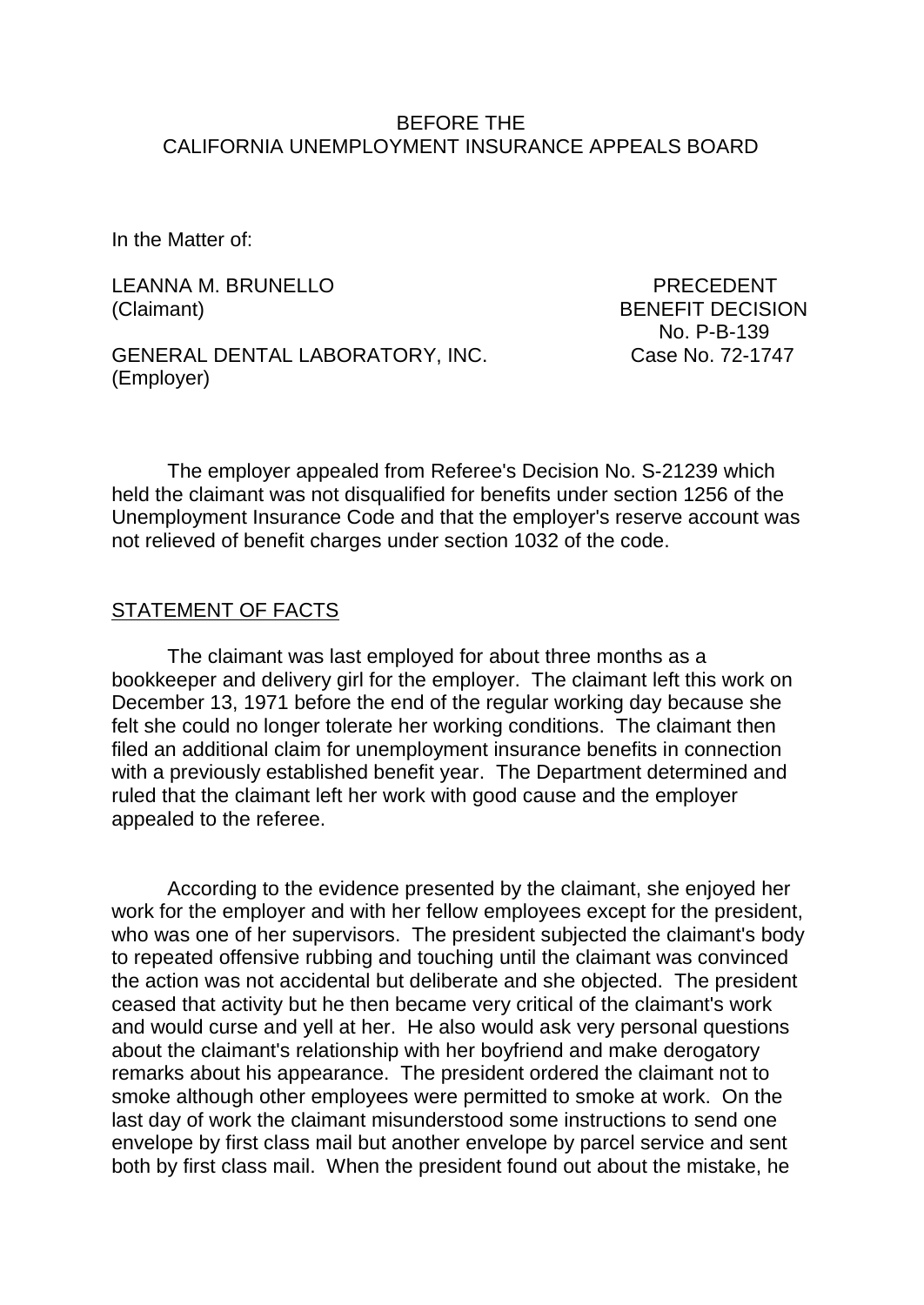shoved the claimant and yelled at her that she was stupid and ignorant. The claimant said she was doing the best she could so that she had better be replaced and left. The claimant had complained about her treatment several times. She continued working as long as she did for the employer only because of her need for employment.

The president denied generally the claimant's allegations and in particular that he had criticized her unfairly, or cursed at her, or put his hands on her body, or called her stupid. According to the president, the claimant's work was so unsatisfactory he was thinking of discharging her when she quit. He told her to apply herself and keep her mind on her work. He commented about the claimant's boyfriend because she was a nice looking girl and should have better taste. Other employees who smoked worked some distance away, but the claimant was stationed right outside the president's office door and her smoking bothered him. He did not close the door because his office was small. The president testified that whenever he touched the claimant on the shoulder, she would tell him to get his hands off her. He touched the claimant on the shoulder only on two occasions, one of them the day she quit, only in order to call her attention to something.

According to the notations made by a Department representative on December 21, 1971 on a Record of Claim Status Interview (Form DE 2403), a fellow employee stated by telephone that the claimant was discriminated against and cussed at by the president and given a considerable amount of abuse in comparison with other employees. This fellow employee, a dental technician, testified he worked in a different room but was in and out of the office several times a day. He first testified he did not believe he had given information to the Department that the claimant had been discriminated against. He then denied that he had so stated or observed any such discrimination or had any knowledge of it other than what the claimant had told him.

The referee made findings that the claimant's allegations were true. The referee found the limitation upon the claimant's smoking not unreasonable or discriminatory because of the close work quarters. Because of the other conditions of work, however, the referee concluded the claimant voluntarily left her most recent work for compelling reasons constituting good cause within the meaning of section 1256 of the code. The employer contends the referee erred in his findings and conclusion.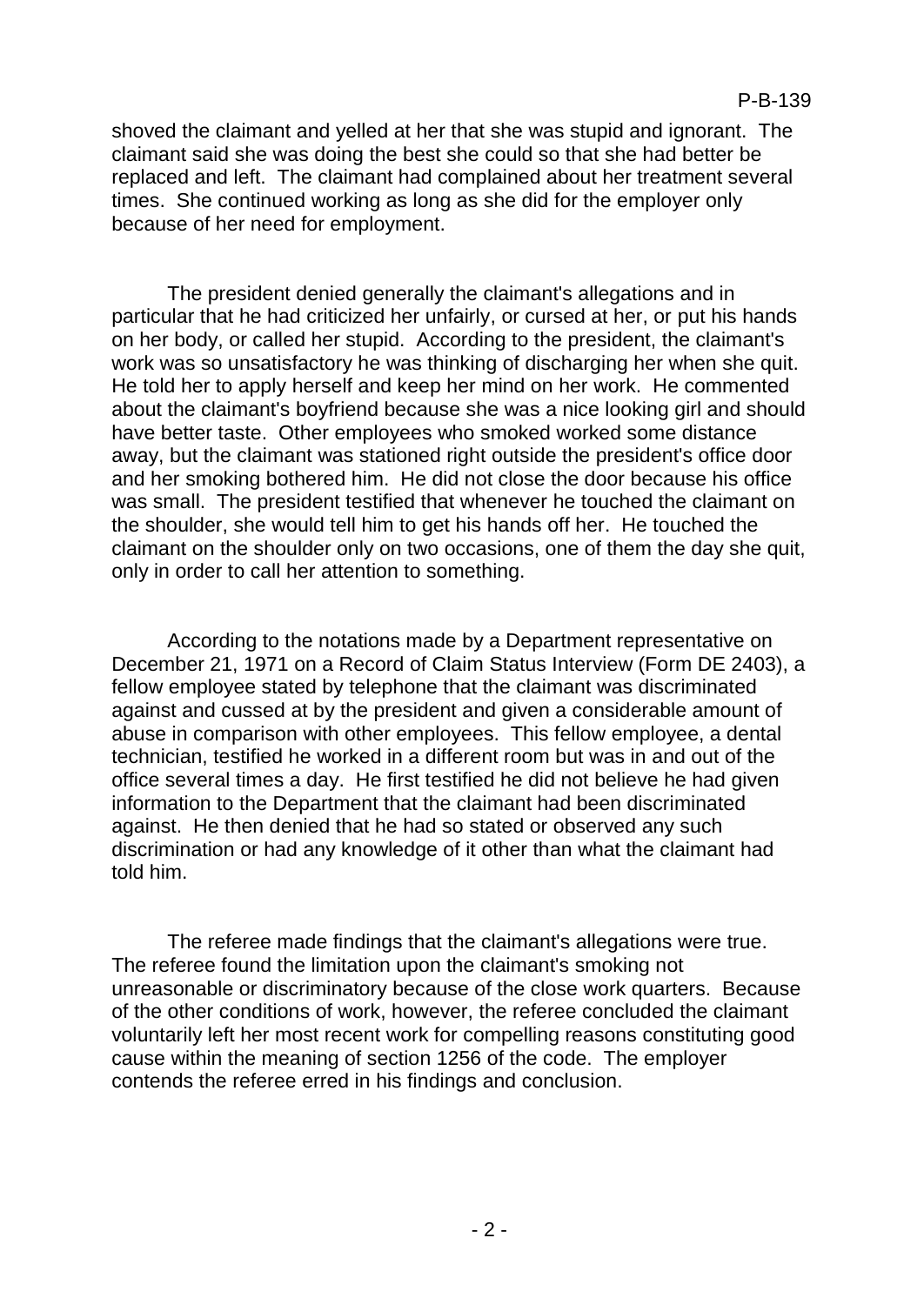### REASONS FOR DECISION

Sections 1256, 1030 and 1032 of the California Unemployment Insurance Code provide for the disqualification of the claimant and for the relief of the employer's reserve account if the claimant left his most recent work voluntarily without good cause or was discharged for misconduct connected with his most recent work.

Even though the employer might eventually have discharged the claimant, since the employment relationship ended because the claimant voluntarily left her work and not because of a discharge, we must decide whether such voluntary leaving was with or without good cause.

Good cause for leaving work cannot be determined in the abstract but only in relation to a set of facts and the remedial purpose of the law to insure a diligent worker against the vicissitudes of enforced unemployment not voluntarily created by the worker without good cause. (California Portland Cement Company v. California Unemployment Insurance Appeals Board (1960), 178 Cal. App. 2d 263; 3 Cal. Rptr. 37) Over the years this board has evolved the principle that there is good cause for the voluntary leaving of work when the facts disclose a real, substantial and compelling reason of such nature as would cause a reasonable person genuinely desirous of retaining employment to take similar action. (Appeals Board Decision No. P-B-27)

In Appeals Board Decision No. P-B-126 we recognized that good cause to leave work may exist where the conditions of employment are so onerous as to constitute a threat to the physical or mental well-being of an employee or where the actions of a supervisor are particularly harsh and oppressive. In California, every person has, subject to the qualifications and restrictions provided by law, the right of protection from bodily harm, from personal insult, from defamation, and from injury to his personal relations. (California Civil Code, Section 43)

In the present case the referee made findings in accordance with the position of the claimant and her testimony and contrary to some of the testimony of the witnesses for the employer. From our review of the record, we conclude these findings are not against the weight of the evidence and therefore they are accepted for this appeal.

We conclude also that even though the claimant may not have been considered a satisfactory employee and may have made some errors in her